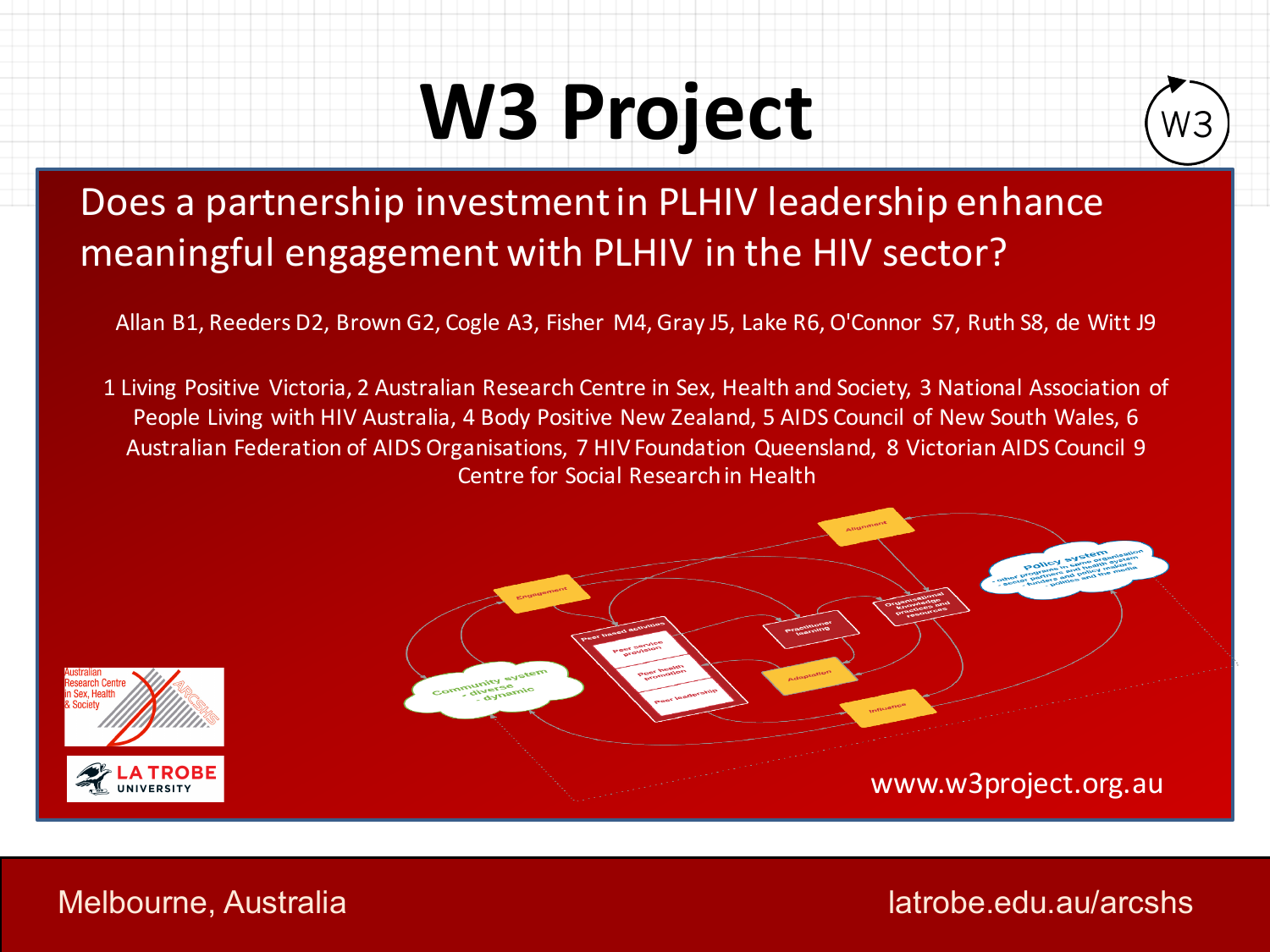### Positive Leadership Development Institute (PLDI)

- multi-organisational partnership to build resilience, mental health and leadership capacities of people living with HIV (PLHIV)
- borne as a practical response to HIV stigma
- based upon the principles of the greater involvement, meaningful engagement, and central role of PLHIV in the response to HIV.

Does investment in PLHIV peer leadership translate to broader benefits for the HIV community, policy and research sector?



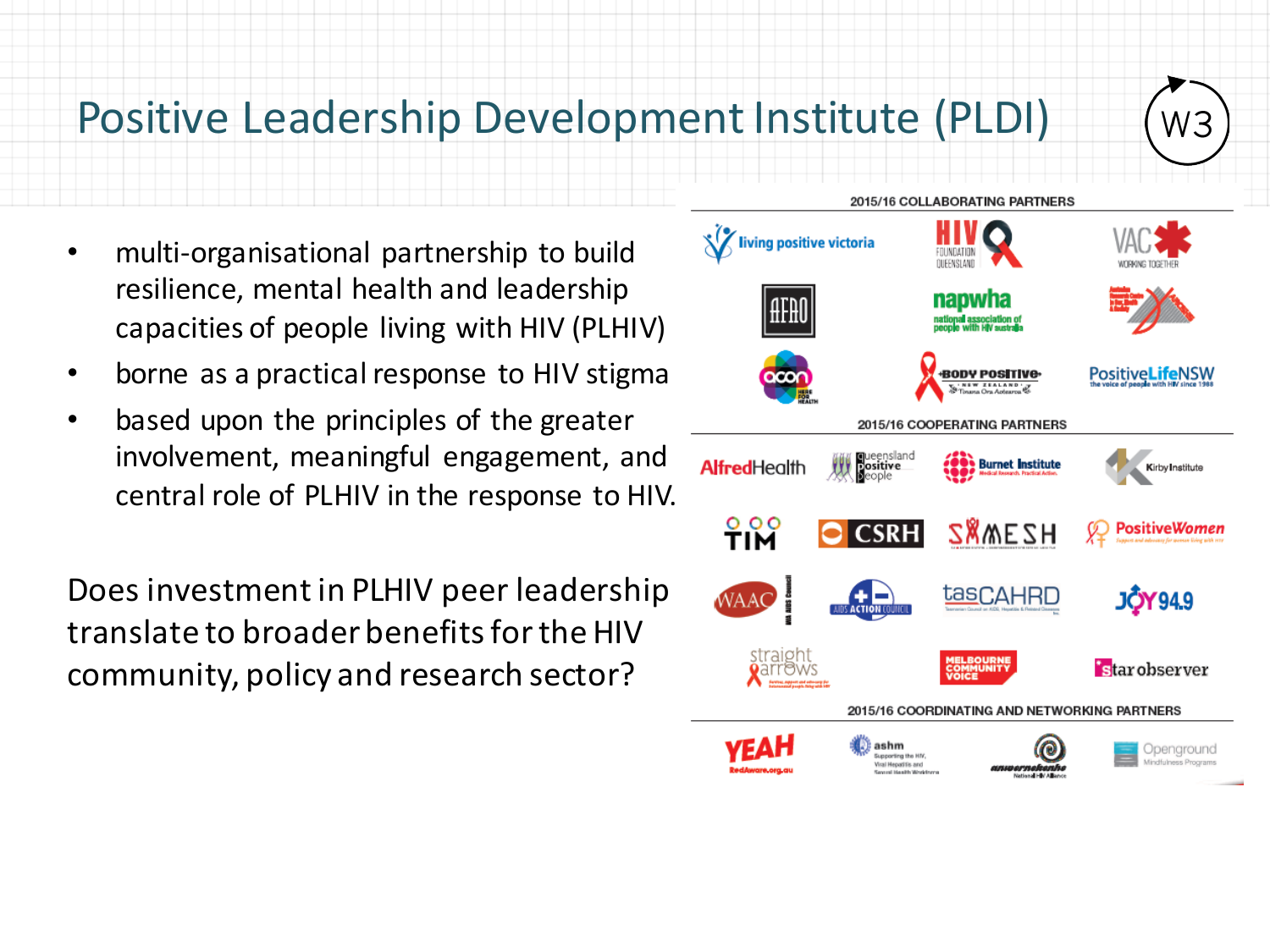The W3 Framework for Learning and Evaluation in peer and **community based health promotion**



The four key functions are things that need to be happening for a program to be effective and sustainable in a constantly changing environment.

| <b>Function</b> | <b>Definition</b>                                                                                                                     |                                                                                                                                                     |  |  |
|-----------------|---------------------------------------------------------------------------------------------------------------------------------------|-----------------------------------------------------------------------------------------------------------------------------------------------------|--|--|
| Engagement      |                                                                                                                                       | How the program maintains up to date mental models of the diversity and<br>dynamism of needs, experiences and identities in its target communities. |  |  |
| Alignment       | How the program picks up signals about what's happening in its policy<br>environment and uses them to better understand how it works. |                                                                                                                                                     |  |  |
| Adaptation      |                                                                                                                                       | How the program changes its approach based on mental models that are<br>refined according to new insights from engagement and alignment.            |  |  |
| Influence       | Community                                                                                                                             | How the program uses the community's existing ways of<br>doing things to promote new ways of doing things.                                          |  |  |
|                 | Policy                                                                                                                                | How the program achieves or mobilises influence on<br>processes and outcomes within its policy environment.                                         |  |  |

Wording of definitions are constantly being refined as the framework is applied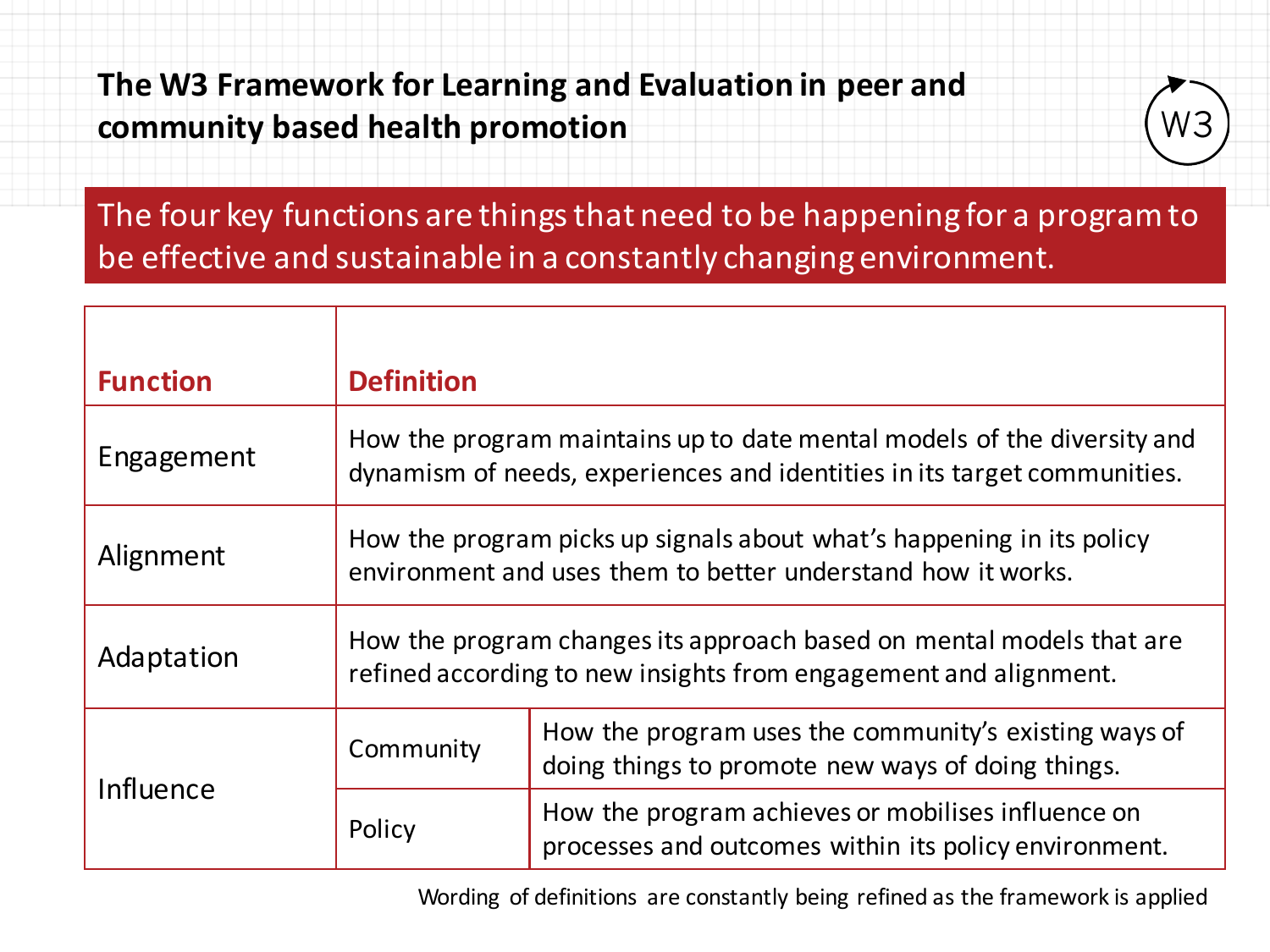## **PLDI - Partner Survey**

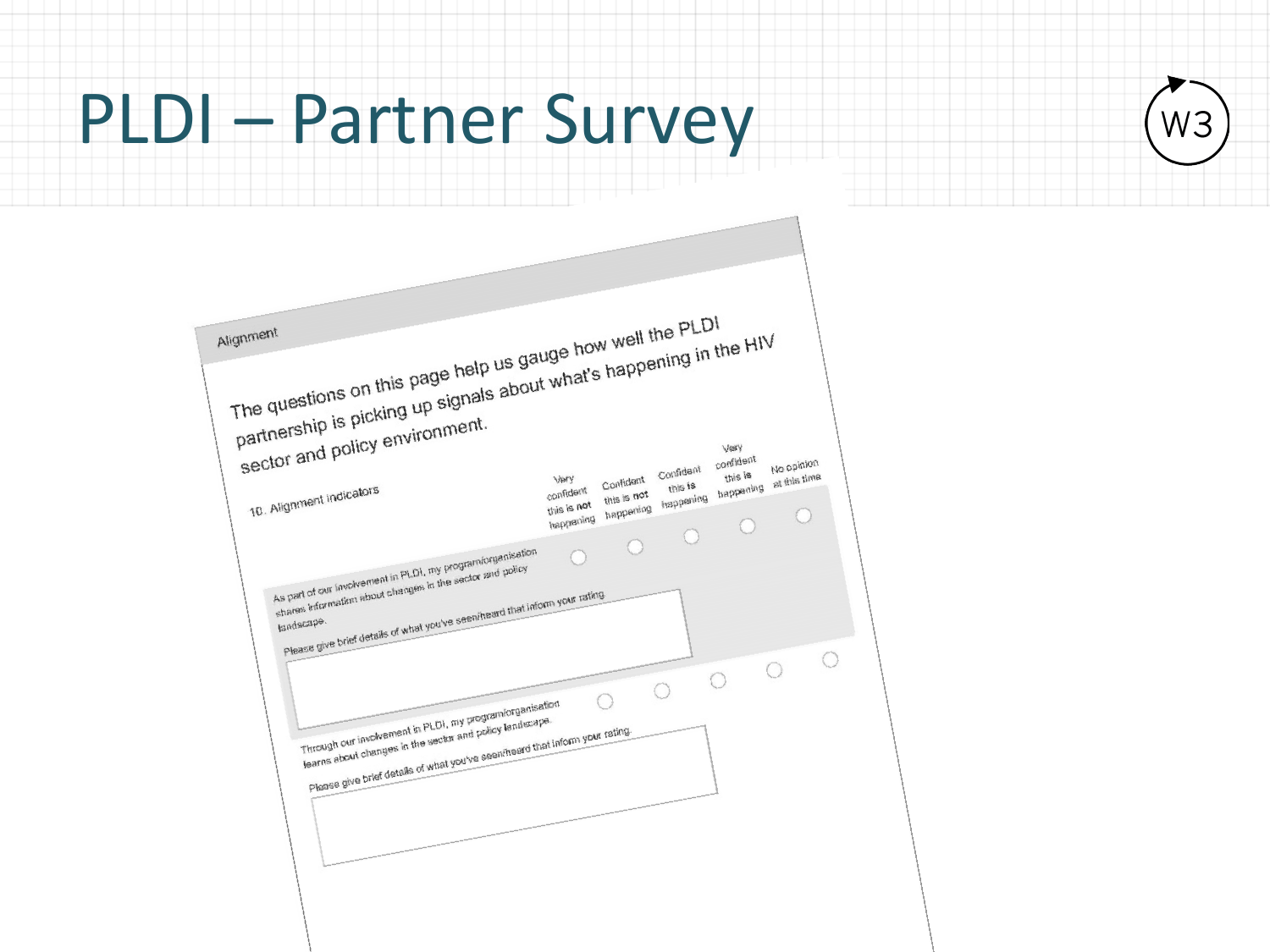### Participants



- 32 participants
	- $-$  July 2015: 16 p
	- $-$  Feb 2016: 17 p
- 70% Board, Mgt or Prog Mgt
- 56% Key PLDI contact for org
- 81% felt their org was closely involved in the PLDI partnership

#### **Organisations Participated**

- ACON
- AFAO
- AIDS Action Council of the ACT
- ASHM
- beyondblue
- **Body Positive**
- Living Positive Victoria
- NAPWHA
- New Zealand AIDS Foundation
- PLSA
- QPP
- SAMESH
- **Straight Arrows**
- The Institute of Many
- The Kirby Institute
- VAC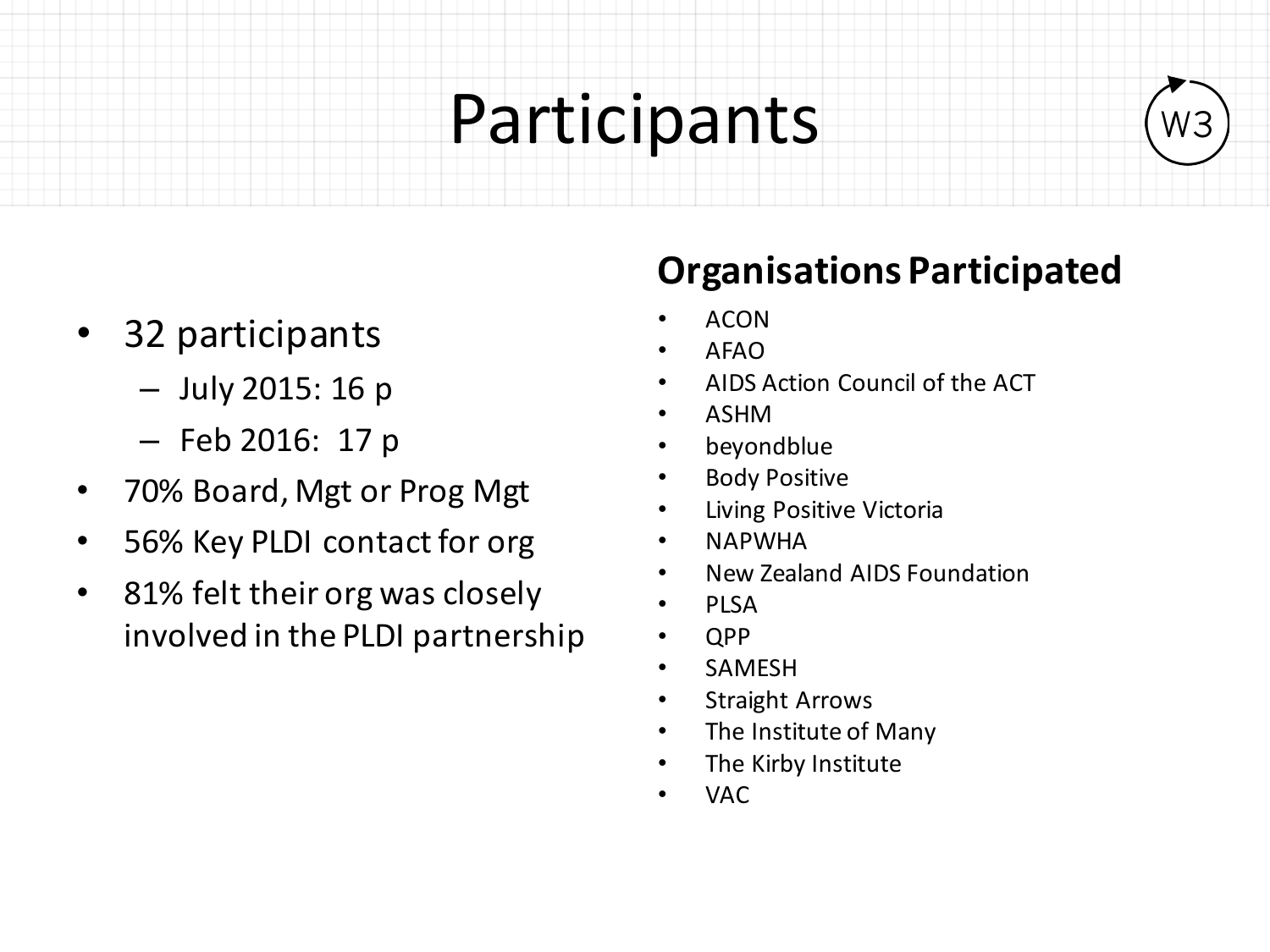# Engagement



Std. 

|                                                                                                                       | N  | Mean | Deviation |
|-----------------------------------------------------------------------------------------------------------------------|----|------|-----------|
| Engagement All Questions Averaged ( $-2$ $-1$ 0 $+1$ $+2$ )                                                           | 29 | 0.66 | .94063    |
|                                                                                                                       |    |      |           |
| The mix of PLDI participants broadly reflects the<br>$\bullet$<br>positive community in my state/territory.           | 30 | 1.17 | 1.01992   |
| Through PLDI, knowledge flows in both directions<br>$\bullet$<br>between the HIV sector and the positive<br>community | 30 | 0.73 | 1.11211   |
| My organisation uses PLDI to learn more about<br>$\bullet$<br>changes in the positive community.                      | 29 | 0.10 | 1.44778   |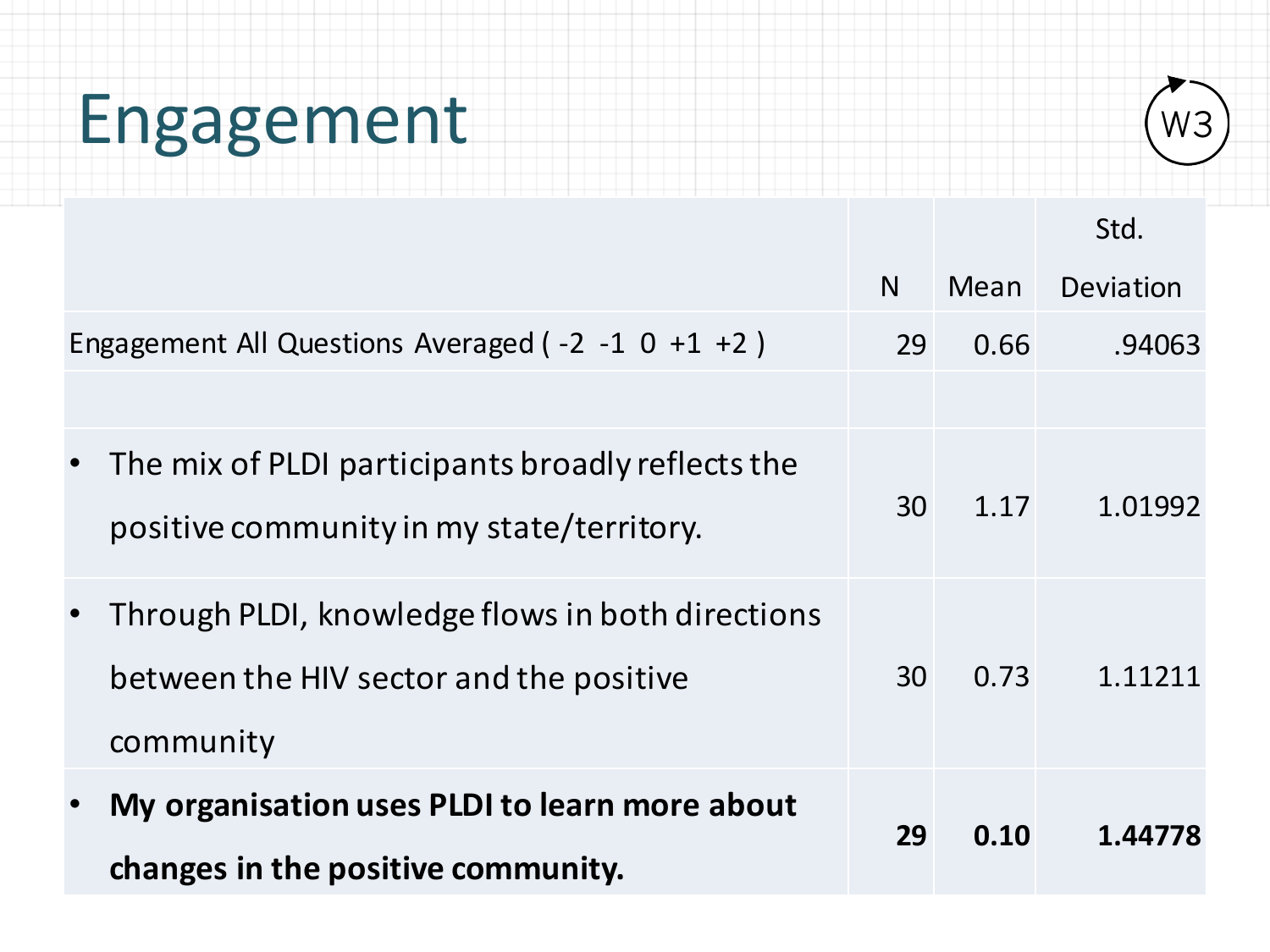# Alignment



|                                                                                                                   | N. | Mean | Std.<br>Deviation |
|-------------------------------------------------------------------------------------------------------------------|----|------|-------------------|
| Alignment All Questions Averaged $(-2 -1 0 +1 +2)$                                                                | 28 | 0.43 | 1.01575           |
|                                                                                                                   |    |      |                   |
| As part of our involvement in PLDI, my program/<br>organisation shares information about changes in<br>the sector | 28 | 0.61 | 1.10014           |
| Through our involvement in PLDI, my program/<br>organisation learns about changes in the sector                   | 28 | 0.25 | 1.10972           |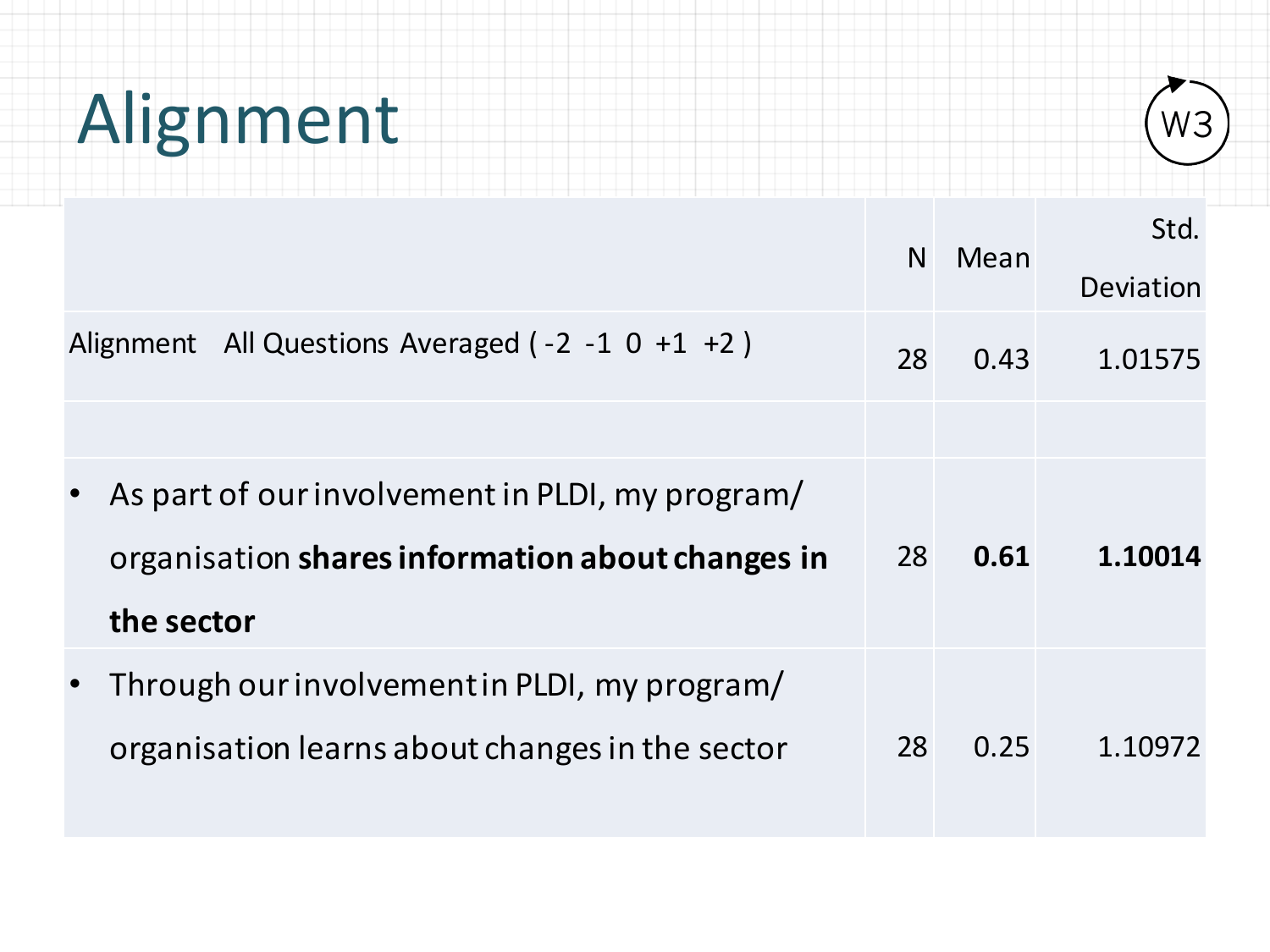# Adaptation



|                                                                                                                                                        |    |      | Std.      |
|--------------------------------------------------------------------------------------------------------------------------------------------------------|----|------|-----------|
|                                                                                                                                                        | N  | Mean | Deviation |
| Learning and Adapt All Questions Averaged $(-2 -1 0 +1 +2)$                                                                                            | 28 | 0.78 | 77494.    |
| Program content and approach are revised when new<br>$\bullet$<br>insights become available about changes in the HIV<br>sector and positive community. | 29 | 0.83 | .84806    |
| Members of the PLDI partnership regularly suggest<br>$\bullet$<br>ways to adapt the PLDI program.                                                      | 28 | 0.71 | 1.01314   |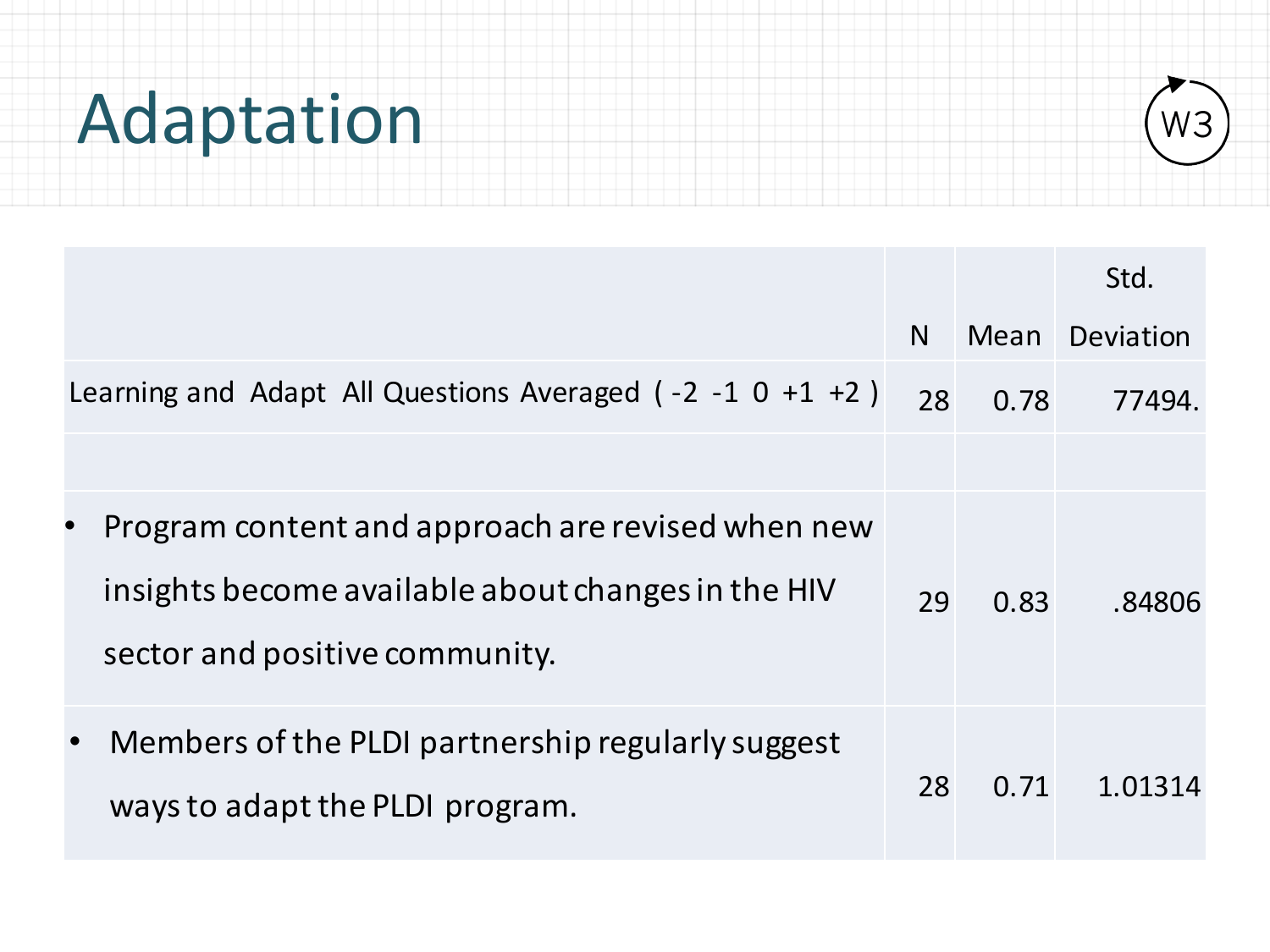| Influence                                                                                                                                      |    |                |                 |
|------------------------------------------------------------------------------------------------------------------------------------------------|----|----------------|-----------------|
| Influence All Questions Averaged (-2 -1 0 +1 +2)                                                                                               | 24 | N Mean<br>1.00 | Std.<br>0.70711 |
| My organisation and other partners are finding<br>roles/opportunities for PLDI graduates to practice and<br>demonstrate positive leadership.   | 24 | 0.96           | 1.26763         |
| As positive leaders, PLDI graduates demonstrate awareness of<br>needs and experiences that are different from their own.                       | 26 | 1.15           | 0.78446         |
| As positive leaders, PLDI graduates demonstrate awareness of<br>the priorities of other organisations in the HIV sector.                       | 26 | 0.53           | 0.90469         |
| PLDI delivers value to my program/organisation and the<br>$\bullet$<br>sector beyond the benefit it may have for individual positive<br>people | 26 | 1.07           | 1.09263         |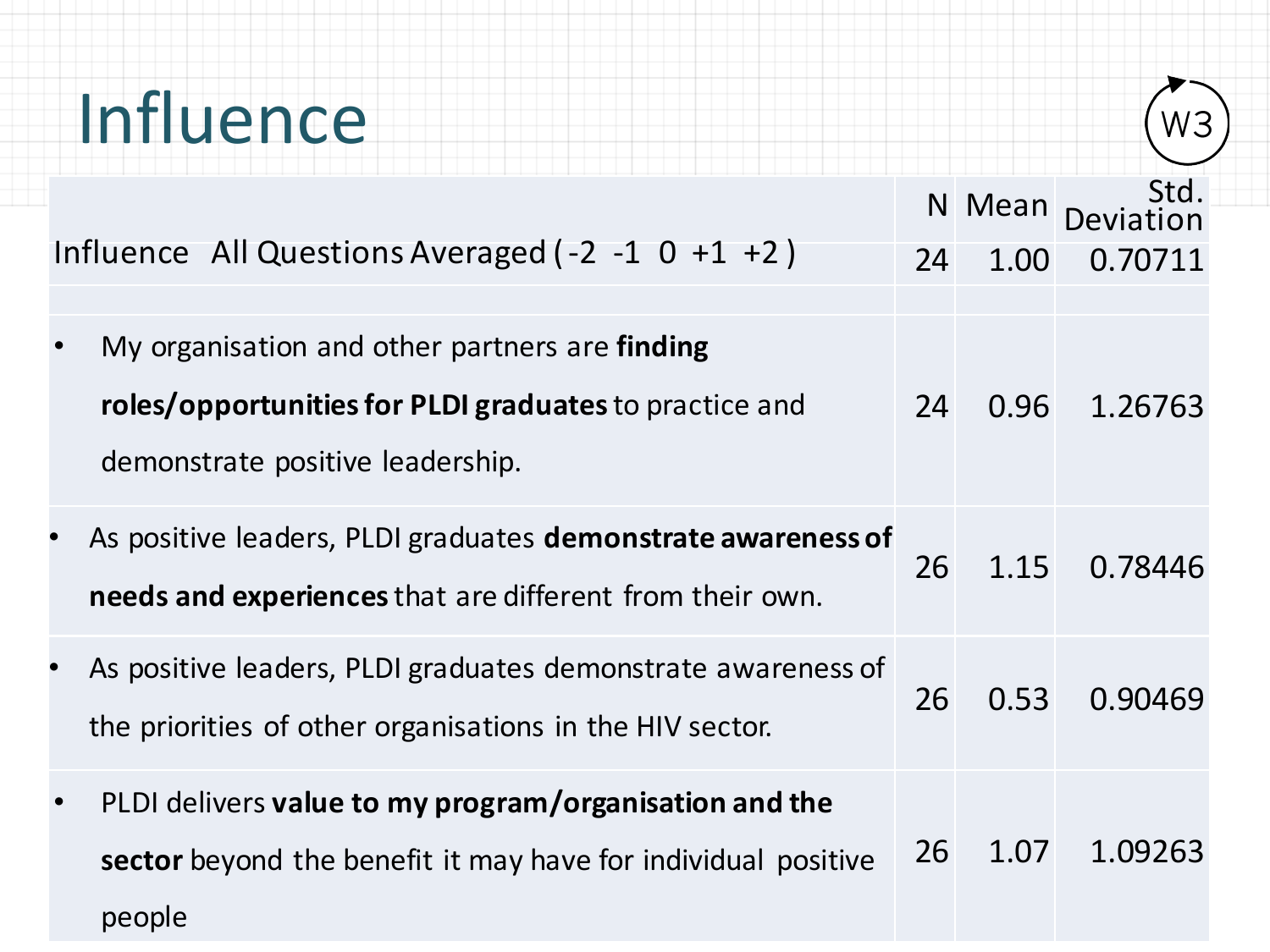### PLDI argues...



- Supporting a new and emerging generation of PLHIV leaders is necessary and vital to continuing the partnership approach to HIV in Australia and beyond.
- A collaboration of organisations across the sector can build and support PLHIV leaders to challenge stigma, exemplify resilience and be an asset to the HIV response.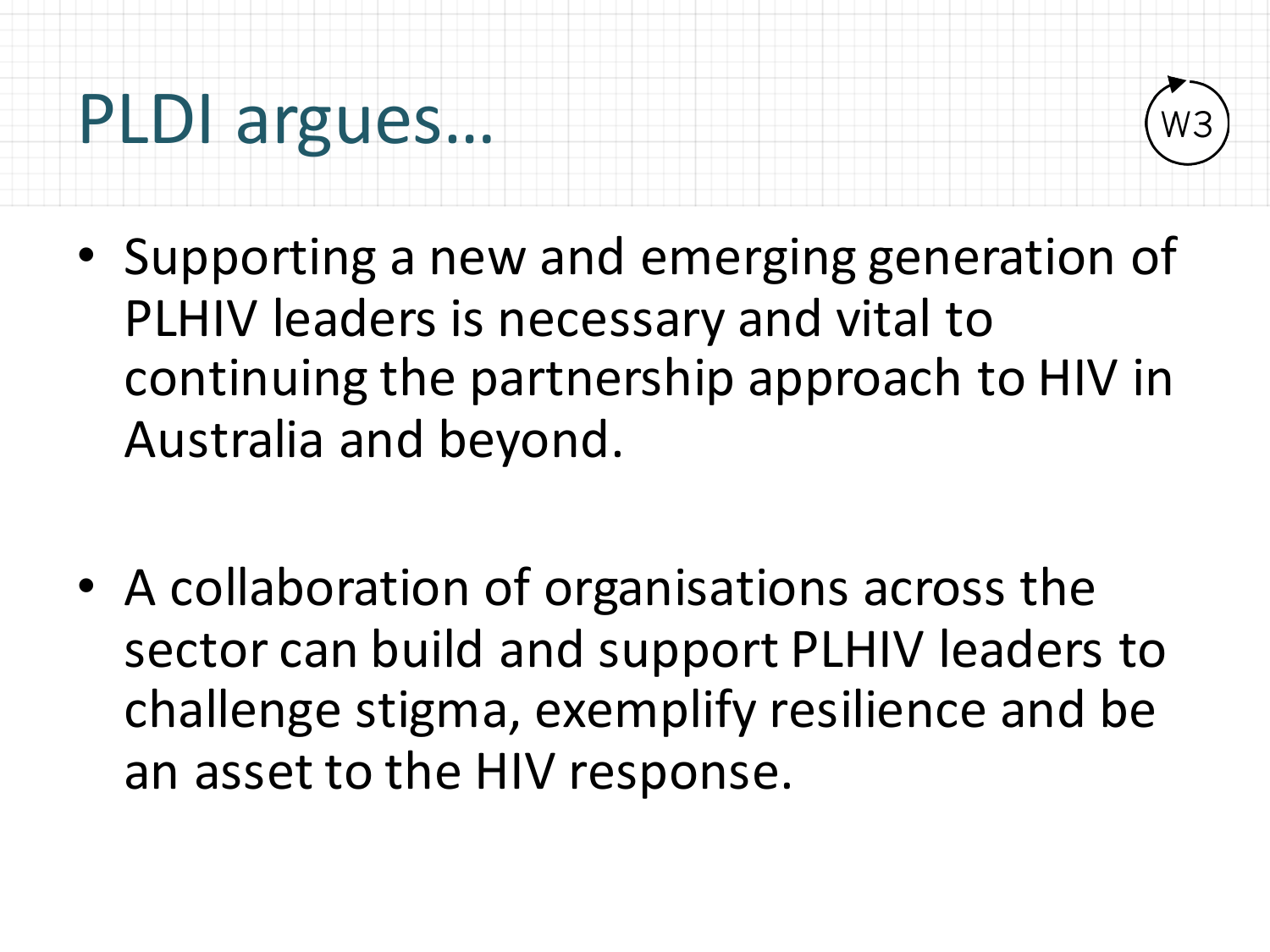### However…



- Investment in peer leadership also needs investment in opportunities and visible benefits to the sector
- PLDI appears to be broadening the diversity and strength of PLHIV involved in aspects of the HIV response – but mostly in community sector
- The visibility of the participation is increasing, but the visibility of the benefits to the broader HIV response has yet to emerge
- Need to demonstrate the opportunities and benefits to more than the community sector if we are to achieve G/MIPA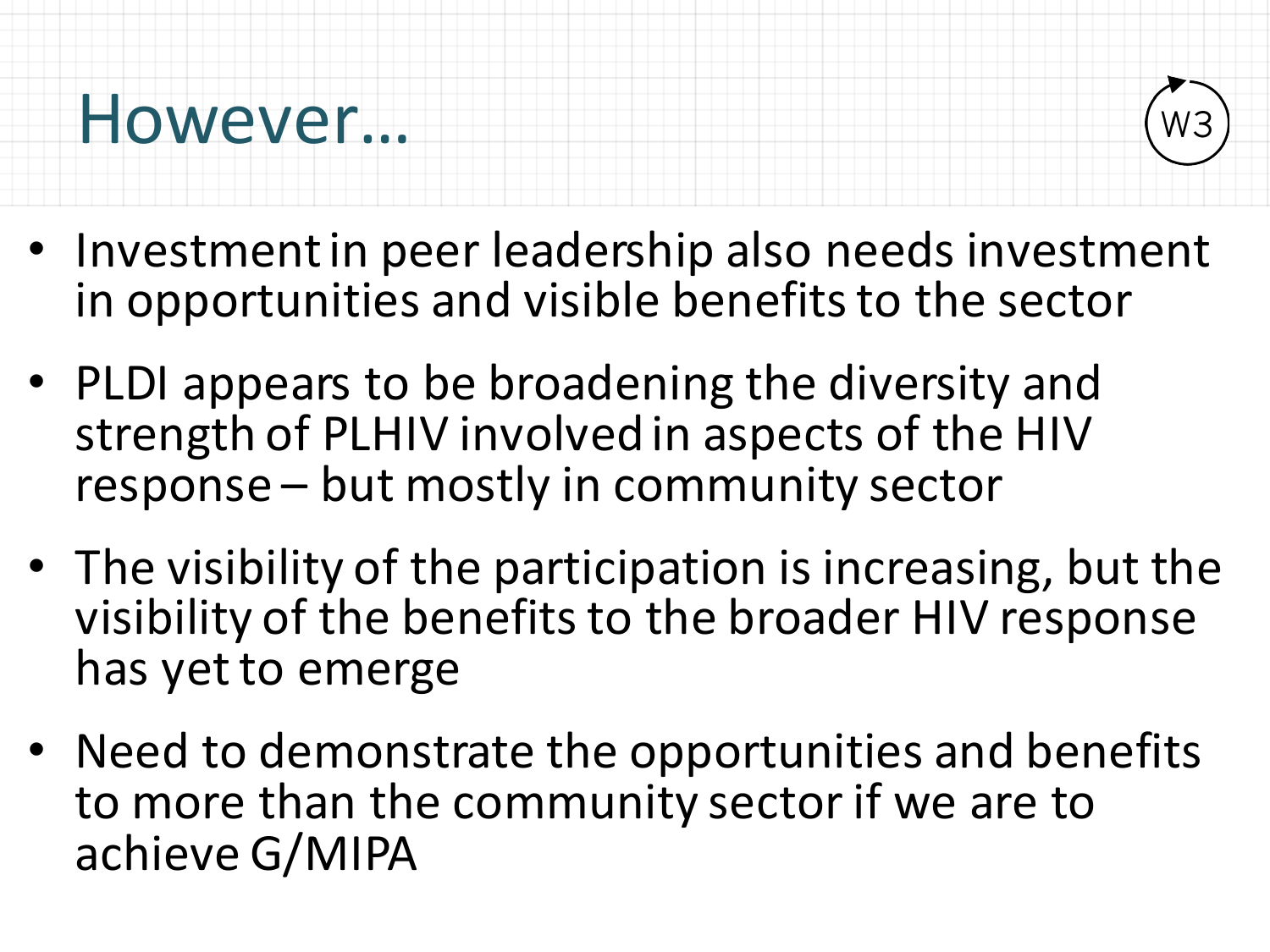Understanding What Works & Why (W3) is a project of the Australian Research Centre in Sex, Health and Society at La Trobe University.



Visit us on the web at **www.w3project.org.au** 

Authored by Dr Graham Brown and Daniel Reeders Funded by the Commonwealth Department of Health Copyright © 2015 La Trobe University